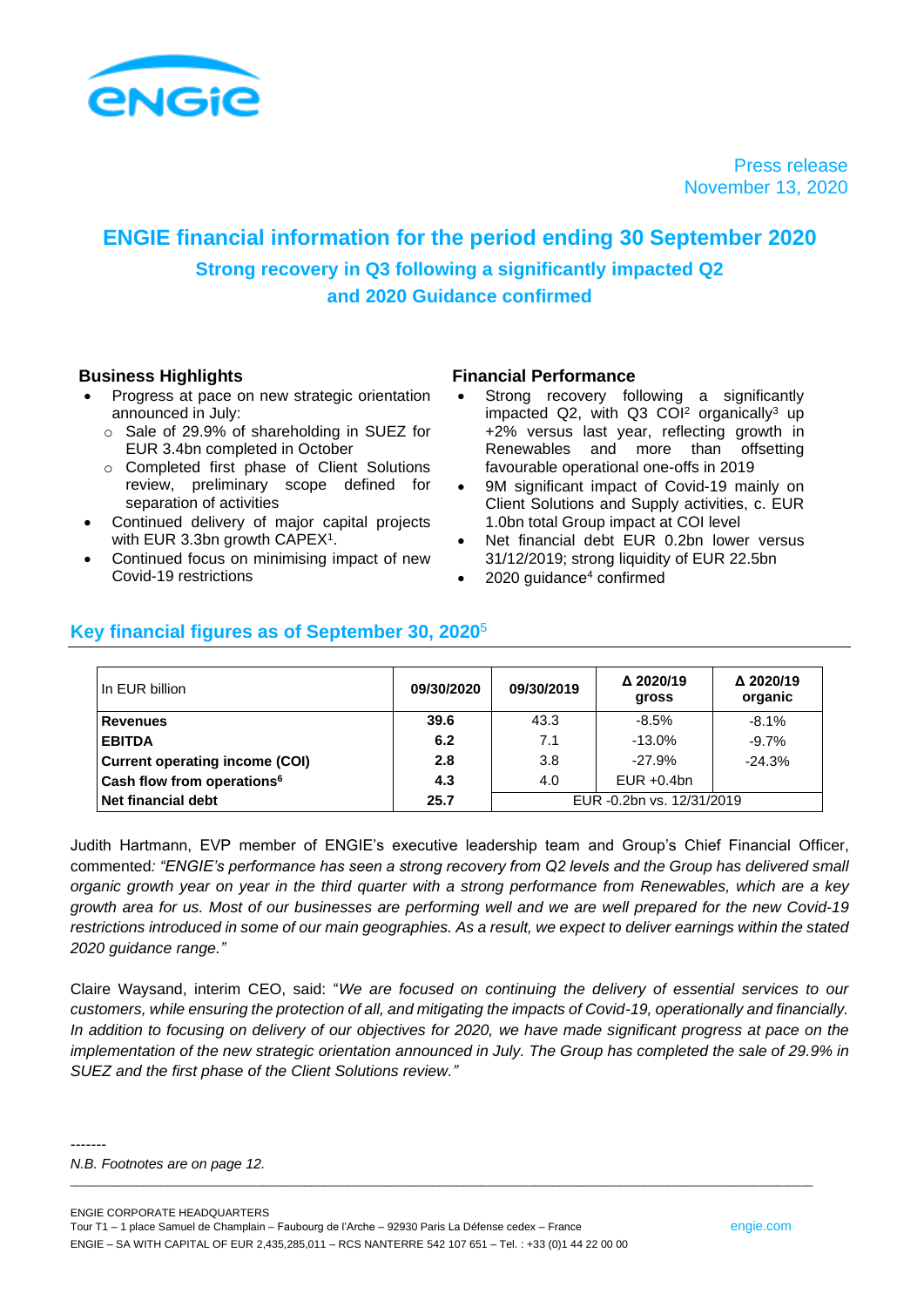

## **Catherine MacGregor appointed as ENGIE's new CEO**

On October 2nd, 2020, ENGIE announced the appointment of Catherine MacGregor as the company's new Chief Executive Officer. She will join the Group from January 1<sup>st</sup>, 2021 and her appointment as a Board member will be proposed at the Shareholders' General Meeting in May 2021.

## **Focus on minimizing the impact of new restrictions**

New restrictive measures have recently been announced in some of the Group's key geographies. These new measures, however, are targeted, will have varied impacts on sectors, and Governments are focused on supporting economic activity. These measures could evolve depending on local Government views on their respective progress in tackling the pandemic.

In this context, ENGIE will take a pragmatic and flexible approach to minimise the impact of the crisis on the remainder of this year and beyond. Having taken a number of actions through the year that included establishment of new processes, variabilisation of costs, procurement of necessary personal protective equipment (PPE) and continuously adapting in a dynamic environment, ENGIE feels confident that it is well prepared to tackle these new restrictions.

## **2020 Outlook and Guidance**

ENGIE saw a strong financial recovery in Q3 following a significantly impacted Q2.

There are new Covid-19 restrictions in some the Group's key geographies, however as outlined above, ENGIE is well-prepared. The main activities where some impacts are expected are Client Solutions, in particular asset-light activities, and to a lesser extent, Supply activities. For the rest of the business, impacts are expected to be relatively limited.

Following the sale of 29.9% share in SUEZ for EUR 3.4 billion, Q4 earnings (COI and NRIgs) will exclude previously expected earnings contribution from SUEZ.

With respect to foreign exchange movements since July, deteriorations occurred compared to the rates assumed within guidance, in particular for the Brazilian Real.

ENGIE benefits from stability and good visibility for the majority of its operations. Networks have clarity through regulatory frameworks; Renewables and Thermal generation benefit from PPAs (Purchase Price Agreement) and long-term contracts; and expected merchant power generation output for 2020 is almost entirely hedged. Overall, ENGIE expects the resilience of these activities to largely offset the impact of the new developments outlined above. As a result, ENGIE expects to achieve results within the stated 2020 guidance range. Further details on that guidance are provided page 9.

Looking ahead to medium-term prospects, ENGIE remains focused on driving a strong recovery. With carbonneutrality at the heart of its strategy, ENGIE is well positioned to benefit from new growth opportunities through government actions to drive a green recovery. Following a 2020 performance significantly impacted by Covid-19, driven by the major overall economic impact of the first lockdowns in several key geographies, the Group is confident of a substantial improvement in its financial performance.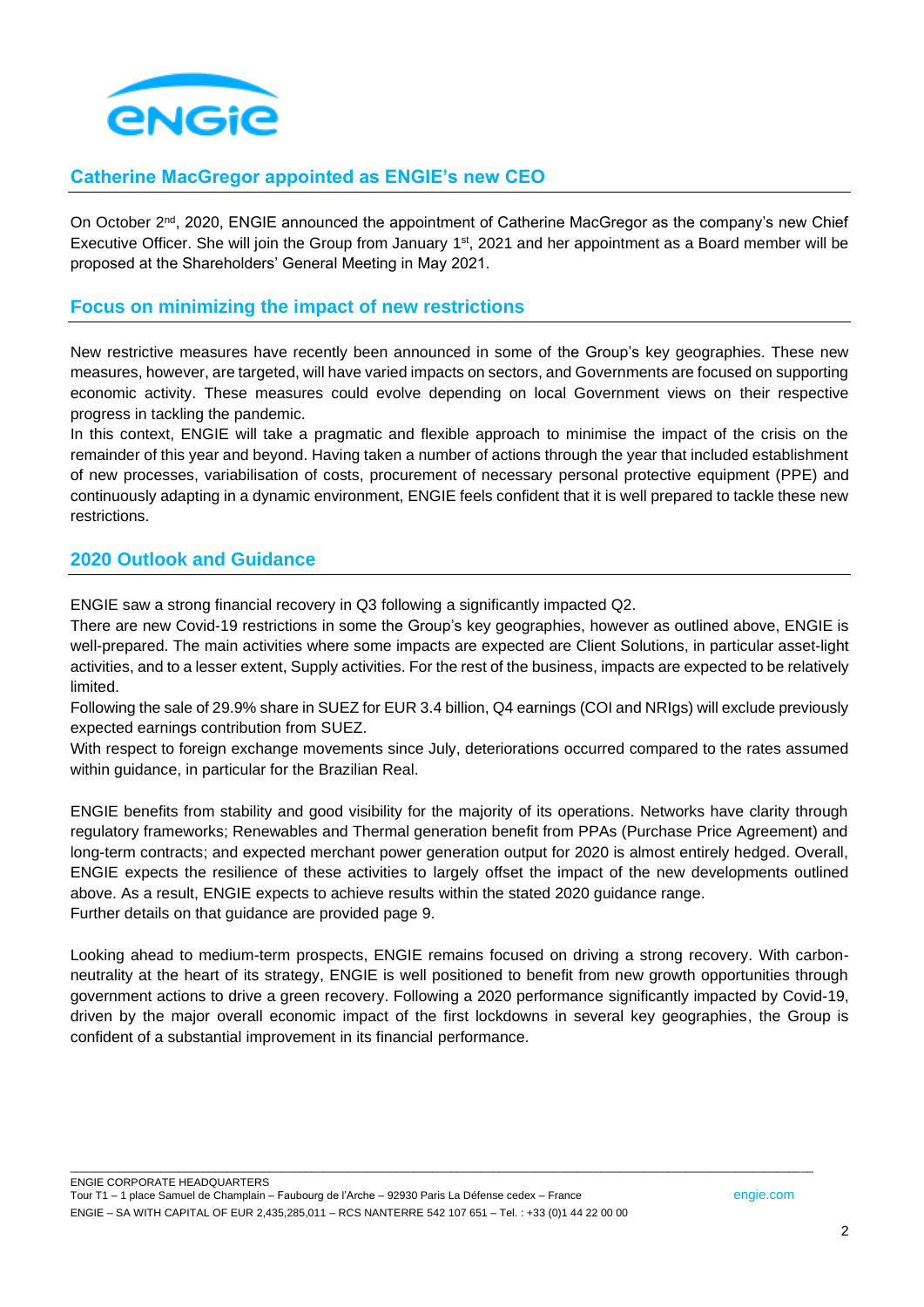

## **Strong progress on new strategic orientation**

Following the announcement in July of a new strategic orientation to simplify the Group and accelerate growth in renewables and infrastructure assets, ENGIE has delivered progress at pace.

#### **Increased focus on renewables and infrastructures assets**

ENGIE continues to grow its renewables portfolio and is on track to achieve 9 GW of additional renewable capacity commissioned between 2019 and 2021. In July, ENGIE announced the signing of an agreement to sell 49% of its equity interest in a 2.3 GW US renewables portfolio to Hannon Armstrong, while retaining a controlling share in the portfolio and continuing to manage the assets.

Similarly, the Group also continues to increase investment in infrastructure assets that benefit from long-term commercial arrangements. In July, together with its partner Caisse de Dépôt et Placement du Québec, ENGIE successfully acquired the remaining 10% of TAG in Brazil, following the acquisition of 90% in June 2019. This acquisition is an example of the attractive opportunities ENGIE sees for expansion in international networks.

In September, ENGIE and ArianeGroup announced the signing of a cooperation agreement in the field of renewable liquid hydrogen to speed up the decarbonisation of heavy-duty and long-distance transportation. This partnership is one of many projects ENGIE is developing to drive the long-term energy transition.

#### **Enhanced divestment programme to fund future growth**

The sale of a 29.9% shareholding in SUEZ for EUR 3.4bn was completed in October. As outlined in July, ENGIE is considering opportunities to divest non-core businesses and minority stakes, and as part of this ENGIE has initiated a strategic review of options for its participation in GTT in which the Group holds a 40.4% stake. ENGIE will consider selling all or part of this stake either to a third party via a formal sale process and / or selling via equity capital markets.

#### **Strategic review of the Client Solutions activities**

The Group initiated a strategic review of Client Solutions activities with a view to maximizing value, reinforcing their leadership position and seizing future growth opportunities, through a coherent perimeter and adapted organisation.

The Group has now completed the first phase of this strategic review. The preliminary scope of activities that will be retained or those where ownership could change has been defined, with each Client Solutions activity initially assessed on its alignment with the Group's new strategic orientation, considering 3 main criteria: business model; nature of the activity and development potential in each geography. As a result of this strategic review:

- ENGIE will retain activities in Client Solutions focused on low-carbon energy production, energy infrastructure and associated services providing complex, integrated, and large-scale solutions to Cities, Communities, and Industries. These solutions, based on long-term contracts, bring visibility, resilience, and attractive growth potential. Key activities will comprise District Heating and Cooling, on-site generation, energy efficiency, smart city, green mobility, and engineering. These Client Solutions activities remaining within ENGIE representing c. 35,000 employees, will build on positions in France<sup>7</sup> to develop in Europe and internationally. Based on 2019 results, these activities represent between EUR 7-8 billion of revenues and between EUR 0.55-0.65 billion of COI<sup>8</sup> .
- For other Client Solutions activities, a new entity will be created as a leader in asset-light activities and related services. These activities benefit from strong growth prospects and leadership positions, however, they are less aligned with ENGIE's new strategic orientation. The new entity will be focused on two business models: design and build projects; and recurring O&M services. Key complementary activities will include electrical installation, HVAC as well as information and communication services, mainly located in Europe<sup>9</sup>, including Benelux with further prospects notably in North America representing c. 74,000 employees, who are well recognized experts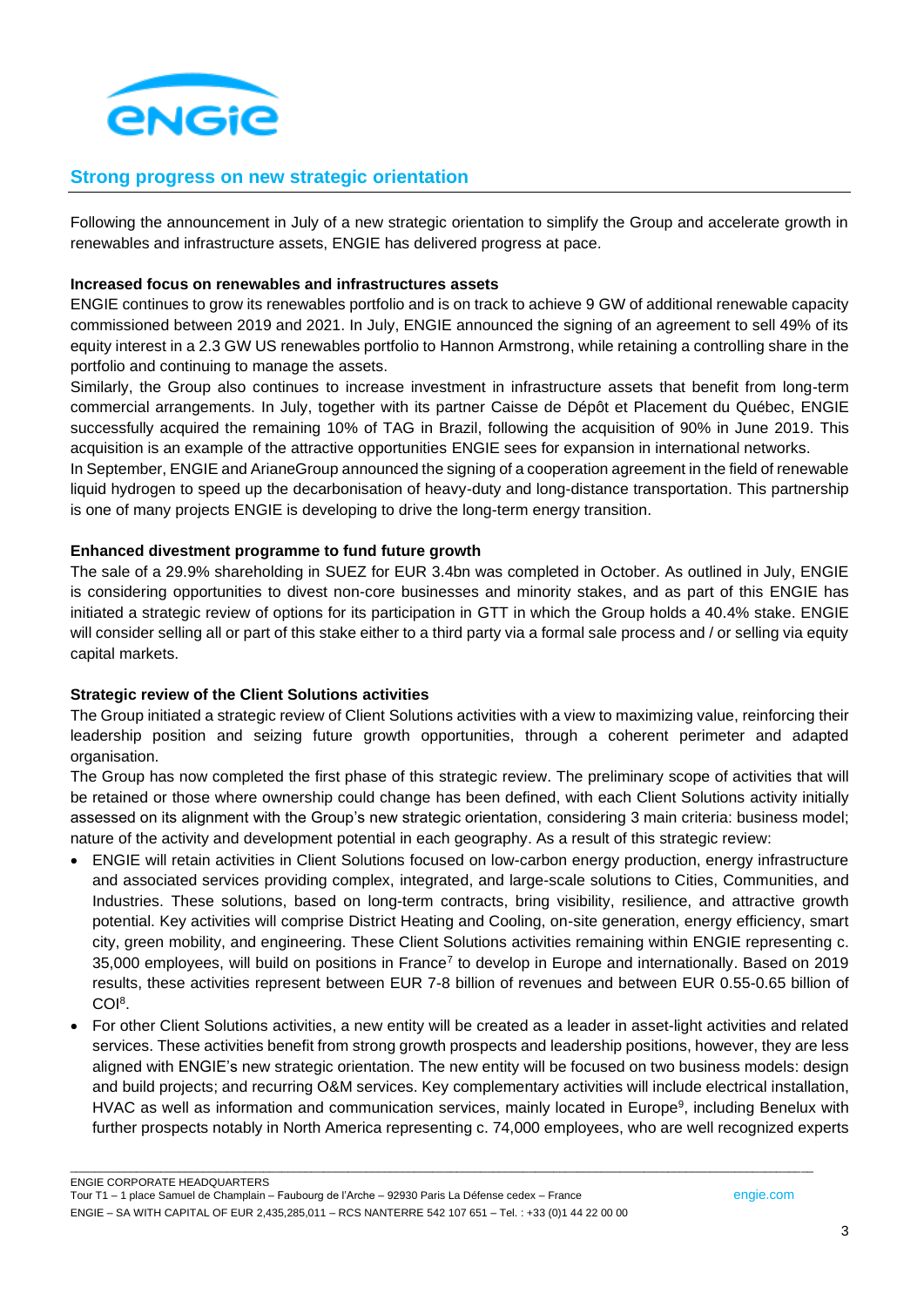

in these different fields. Based on 2019 results, the proposed entity will represent between EUR 12-13 billion of revenue and EUR 0.35-0.45 billion of COI<sup>8</sup>.

Following completion of this first phase, the next steps include: the organisation design and appointment of future management teams for the proposed new entity; the preparation for separation of activities and the review of options for future ownership. ENGIE has already initiated the social dialogue with employees and this will be enhanced in the coming months and the consultation process with the appointed employee representatives is expected to start in Q1 2021.

## **Operational and financial overview by Business Line**

Primarily due to the impacts experienced in H1, ENGIE's results for 9M 2020 were down significantly with an estimated COI impact of c. EUR 1.0 billion from Covid-19, including EUR 0.15 billion impact in Q3. More than 80% of this negative effect is related to Client Solutions and Supply activities, which experienced a strong decrease in activity levels and energy consumption, especially at the height of lockdown measures in Q2, while Networks, Renewables, and Thermal demonstrated resilience. Warm temperature in France impacted results, mainly in Networks and Supply with a total negative impact of EUR 187 million at COI level.

The Group's COI also reflects deterioration of foreign exchange with a total impact of EUR 193 million mainly driven by the depreciation of the Brazilian Real. Negative scope effect of EUR 33 million follows mainly the disposals of Glow (in March 2019) and coal plants in Germany and the Netherlands, partly offset by the TAG acquisition of 90% in June 2019 and with the remaining 10% in July 2020, together with various acquisitions in Client Solutions, mainly Conti in the US and Powerlines in Europe as well as in Renewables with Renvico in Italy and in France.

Q3 results, however, showed a strong recovery following a significantly impacted Q2, with continued delivery of capital projects and businesses returning to more normalized levels. Overall, Q3 COI was up 2% organically versus last year reflecting growth in Renewables and more than offsetting favourable operational one-offs in 2019 and Covid-19 impacts.

| In EUR million                | 09/30/2020 | 09/30/2019 | Δ 2020/19<br>gross | Δ 2020/19<br>organic |
|-------------------------------|------------|------------|--------------------|----------------------|
| <b>France</b>                 | 1.409      | 1,756      | $-19.8%$           | $-19.1%$             |
| France excl. Infrastructures  | 192        | 407        | $-52.8%$           | -53.6%               |
| France Infrastructures        | 1.217      | 1,349      | $-9.8\%$           | $-9.8\%$             |
| <b>Rest of Europe</b>         | 168        | 265        | $-36.5%$           | $-38.9%$             |
| <b>Latin America</b>          | 1.058      | 1,295      | $-18.3%$           | $-11.6%$             |
| <b>USA &amp; Canada</b>       | 67         | 57         | $+17.9%$           | $+41.0%$             |
| Middle East, Asia &<br>Africa | 397        | 534        | $-25.6%$           | $-9.9%$              |
| <b>Others</b>                 | (348)      | (88)       |                    |                      |
| <b>TOTAL</b>                  | 2,751      | 3,818      | $-27.9%$           | $-24.3%$             |

**9M COI contribution by reportable segment** (detailed commentary on page 10):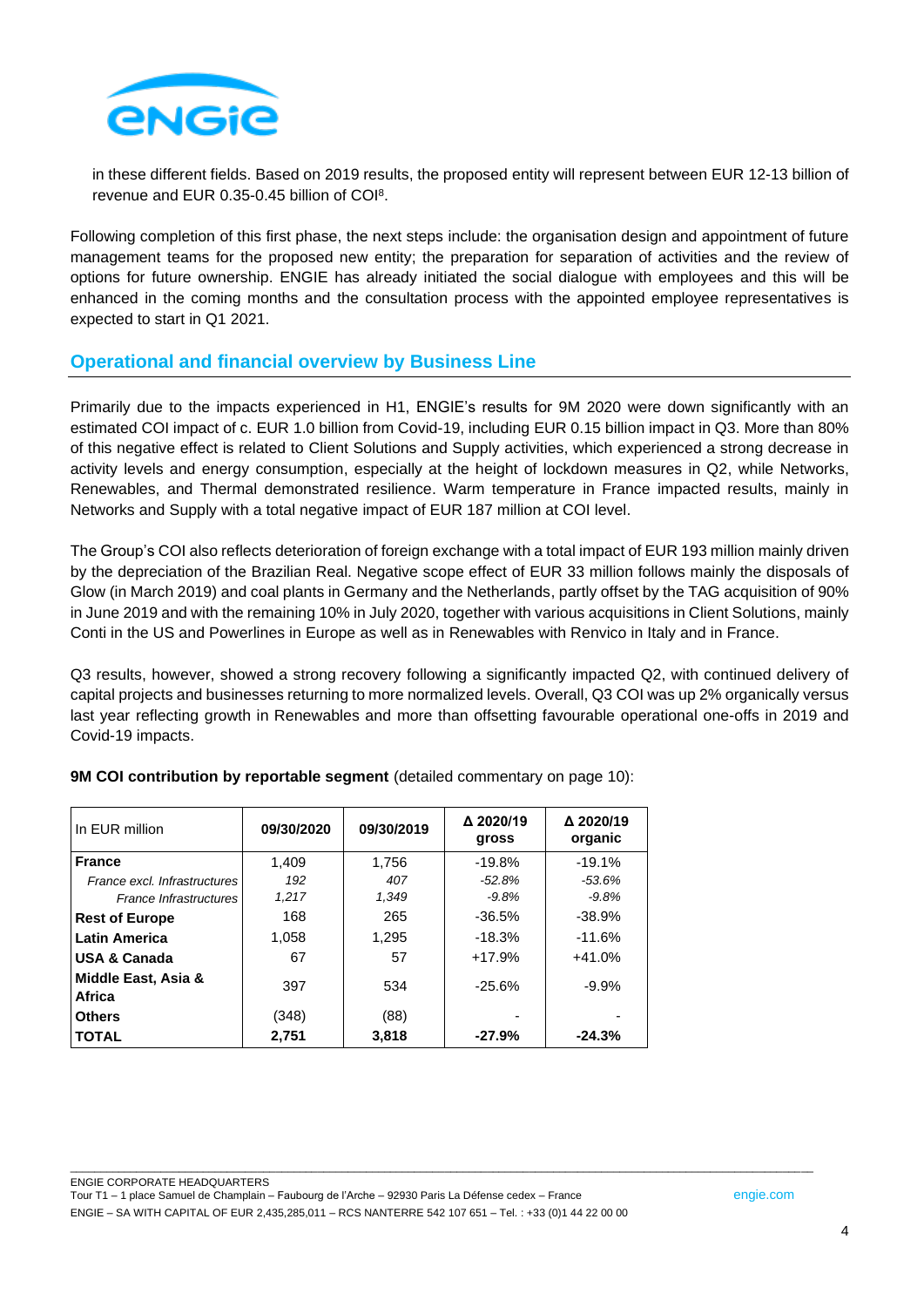

#### **9M COI contribution by Business Line:**

| In EUR million          | 09/30/2020 | 09/30/2019 | Δ 2020/19<br>gross | Δ 2020/19<br>organic |
|-------------------------|------------|------------|--------------------|----------------------|
| <b>Client Solutions</b> | 32         | 562        | $-94.2%$           | $-100.4%$            |
| <b>Networks</b>         | 1,523      | 1,606      | $-5.2%$            | $-9.1%$              |
| <b>Renewables</b>       | 696        | 740        | $-6.0\%$           | $+25.5%$             |
| <b>Thermal</b>          | 878        | 1,017      | $-13.6%$           | $-2.3%$              |
| <b>Nuclear</b>          | (155)      | (239)      | $+35.1%$           | $+35.1%$             |
| <b>Supply</b>           | (150)      | 198        |                    |                      |
| <b>Others</b>           | (72)       | (65)       | $-11.4%$           | $+1.5%$              |
| <b>TOTAL</b>            | 2,751      | 3,818      | $-27.9%$           | $-24.3%$             |

#### **Q3 COI contribution by Business Line:**

| l In EUR million        | Q3 2020 | Q3 2019 | Δ 2020/19<br>gross | Δ 2020/19<br>organic |
|-------------------------|---------|---------|--------------------|----------------------|
| <b>Client Solutions</b> | 169     | 148     | $+14.3%$           | $+9.1%$              |
| <b>Networks</b>         | 256     | 247     | $+3.9%$            | $+3.7%$              |
| <b>Renewables</b>       | 189     | 181     | $+4.7%$            | $+121.4%$            |
| Thermal                 | 290     | 335     | $-13.4%$           | $-4.9%$              |
| <b>Nuclear</b>          | (49)    | (24)    | $-106.8%$          | $-106.8%$            |
| <b>Supply</b>           | (153)   | (142)   | $-7.9\%$           | $-9.9%$              |
| <b>Others</b>           | (121)   | (62)    | $-94.7%$           | $-82.0%$             |
| <b>TOTAL</b>            | 583     | 683     | $-14.7%$           | $+2.0%$              |

#### **Estimated 9M Covid-19 impacts by Business Lines:**

| In EUR billion          | <b>9M</b> estimates<br>at COI level | <b>Nature</b>                                                    |  |
|-------------------------|-------------------------------------|------------------------------------------------------------------|--|
| <b>Client Solutions</b> | (0.53)                              | Loss of revenues / contracts, bad debts, specific purchases      |  |
| <b>Networks</b>         | (0.05)                              | Lower volumes, lower capitalized costs, specific purchases       |  |
| <b>Renewables</b>       | (0.02)                              | Lower volumes dispatched                                         |  |
| <b>Thermal</b>          | (0.03)                              | Lower demand                                                     |  |
| <b>Nuclear</b>          | (0.02)                              | Adjusted maintenance operations                                  |  |
| <b>Supply</b>           | (0.28)                              | Lower demand, unwinding of hedges, lower B2C services, bad debts |  |
| <b>Others</b>           | (0.06)                              | Credit losses                                                    |  |
| <b>TOTAL</b>            | (0.99)                              | Net of savings / action plans                                    |  |

These estimates have been prepared in accordance with a standard guidance applied across businesses under a dedicated oversight process (losses of revenues being inherently subject to more judgement than the identification of specific costs incurred). These estimates relate to operating items only and are presented net of savings and mitigating management action plans. By construction, these estimates exclude foreign exchange and commodity price effects incurred in the Group's various businesses, whether positive or negative.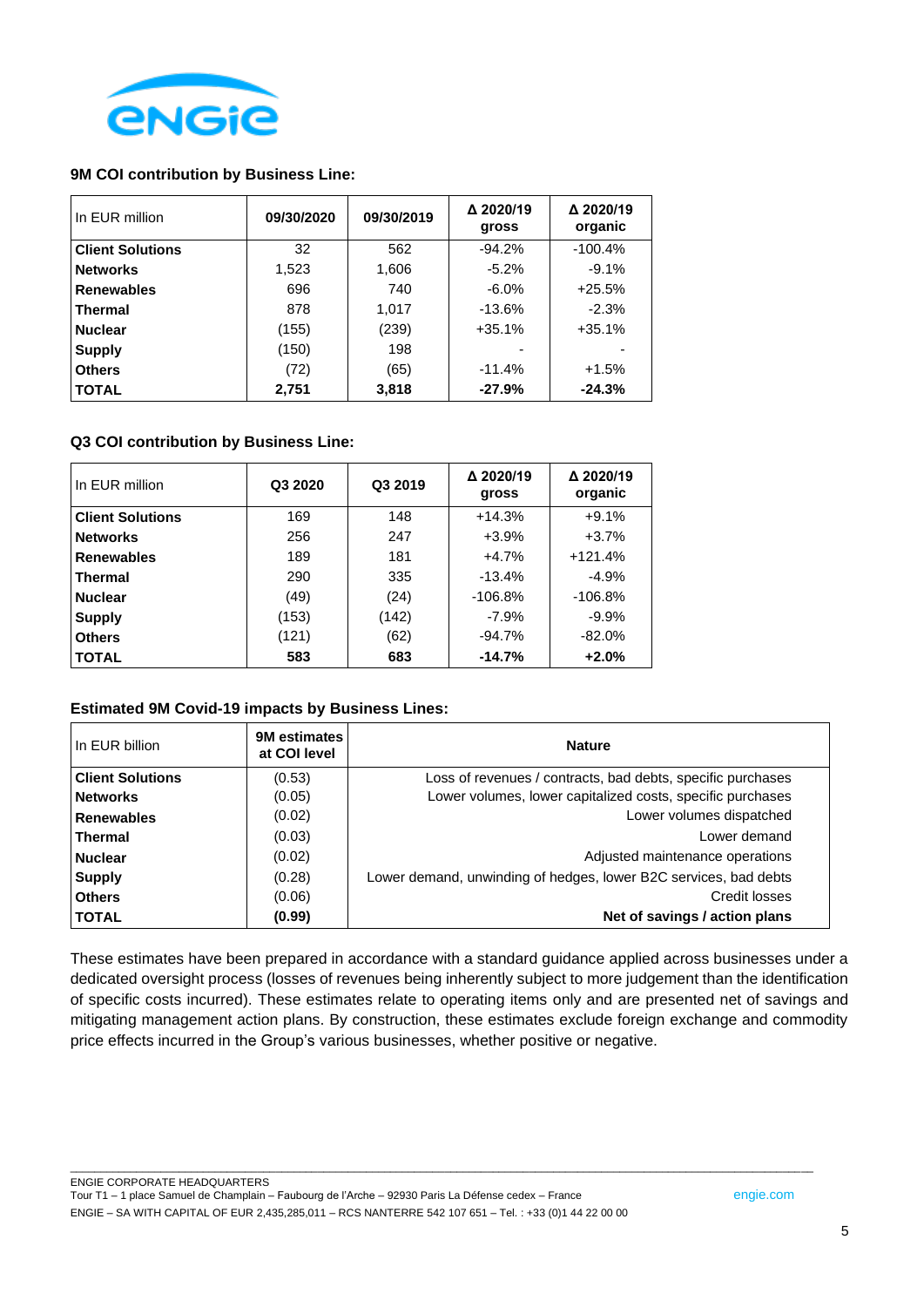

## **Client Solutions: H1 significant Covid-19 impacts weighed on overall 9M performance – standalone Q3 up 9% (organic) versus last year**

9M Client Solutions' COI decreased significantly to EUR 32 million, mainly as a result of the Covid-19 crisis.

The business line experienced a strong impact of Covid-19 in the asset-light business model predominately in Europe and the US, mostly driven by loss of revenues, specific additional purchases, and higher bad debts. Significant cost-cutting and variabilising measures slightly mitigated the material impact of the pandemic.

In asset-based activities, Covid-19 impacted SUEZ results, as well as warmer temperature in Europe also negatively impacted these activities. Excluding temperature, DHC and on-site generation activities remained resilient.

Lastly, headwinds in some contracts as well as investments for the future and start-up costs from ENGIE Impact were also reflected in Client Solutions results.

In Q3, asset-light activity levels returned to over 90% with a small portion of industries, such as hotels, still not back to normal operating levels. This expected recovery in asset-light activities led to a +9% organic growth in COI mainly coming from France and North America.

Implementation of performance actions contributed to an organic cost reduction of EUR 0.18 billion in Q3.

### **Networks: resilient performance excluding temperature impact, Q3 up 4% (organic) on last year**

9M Networks COI was EUR 1,523 million, down 9% on an organic basis.

In France, performance was impacted by unusually mild temperature in H1 and impact of Covid-19 on distributed volumes, partly offset by lower levels of expenditure during lockdown. Of these impacts, negative volume effects will be recovered in the medium-term under the clawback accounts mechanism.

Networks in Mexico and Argentina experienced negative volume effects, while Europe (excluding France) and Asia faced headwinds related to prices and temperature.

In Q3, the Networks business demonstrated a good performance with COI up +4% both on gross and organic basis.

Overall, the Group maintained strong operational performance with high levels of network safety and reliability. In France, along with the pick-up in activity levels, gas smart meter installation is resuming, with 6.2 million meters installed at the end of September, including 1.3 million since the beginning of the year. In Latin America, following the acquisition of 90% of TAG in June 2019, ENGIE, with its partner Caisse de Dépôt et Placement du Québec, successfully acquired the remaining 10% in July 2020. In addition, earlier this year ENGIE closed the acquisition of a 30-year greenfield concession project in northern Brazil that comprises the construction, operation and maintenance of a 1,800 km electric power transmission line, a new substation and the expansion of 3 additional substations.

### **Renewables: Continued growth and operational progress; strong organic growth of 25% on 9M**

9M Renewables COI contribution was EUR 696 million, up 25% on an organic basis. This is mainly due to good results in France with higher hydroelectric and wind generation volumes and improved prices for hydro. Relatively favourable wind conditions in most European countries were partly offset by less favourable hydro conditions in Brazil. Successful commissioning in North America also contributed to this increase, including first effects from the tax equity financing.

During the first 9M of 2020, more than 1.4 GW of onshore wind and solar capacity was added, including 1.1 GW of capacity commissioned and, as of September 30, 2020 5.4 GW of renewables capacity is under construction. ENGIE is on track to commission 9 GW over 2019-2021.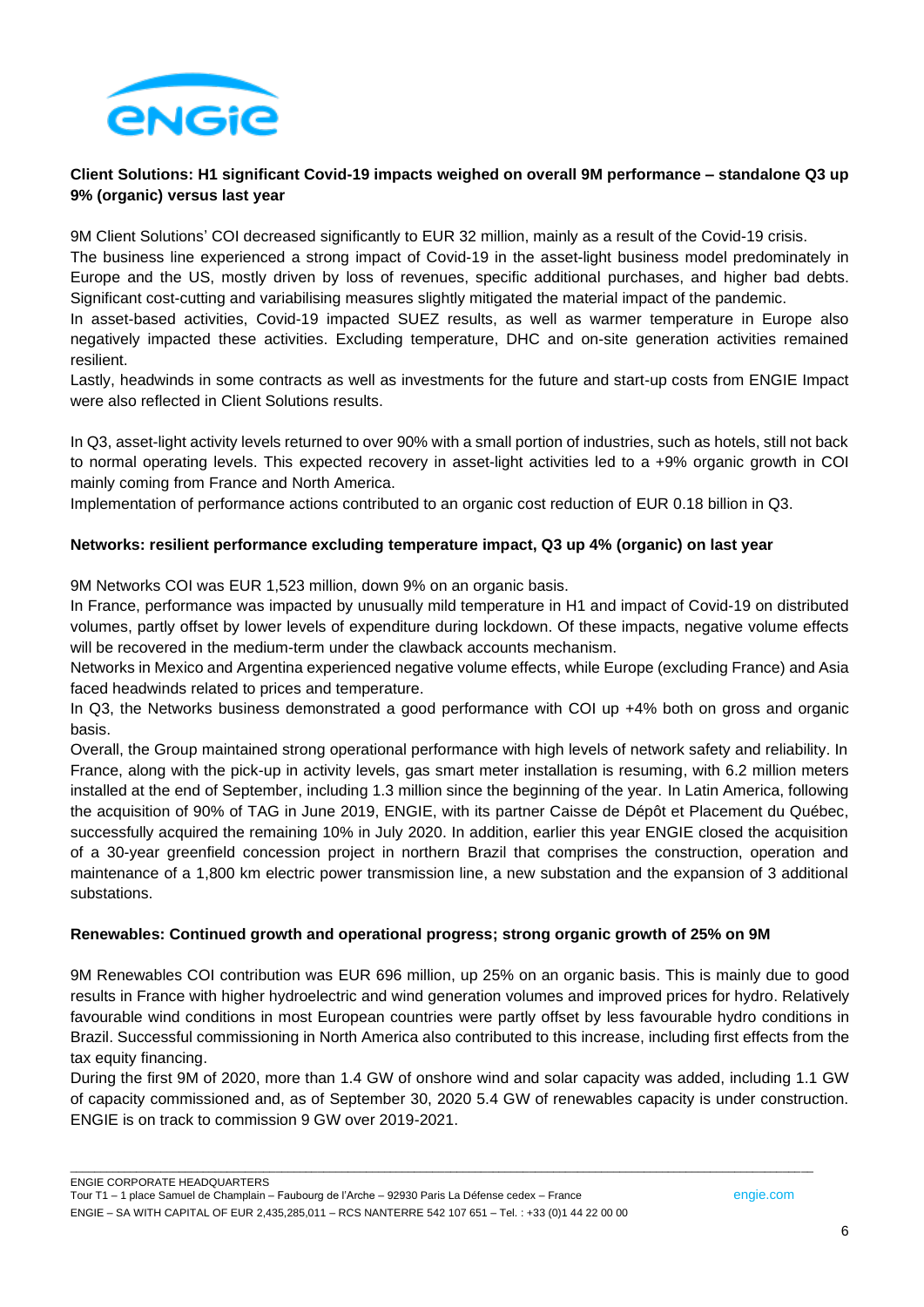

In October, in Australia, to further accelerate the development of renewable energy projects that deliver affordable green energy, ENGIE and its partner Mitsui, have launched an innovative equity finance platform, in partnership with Infrastructure Capital Group. This platform will help develop more renewable energy projects in Australia.

On July 27th, 2020, ENGIE and its partners finalized the commissioning of WindFloat Atlantic, a 25 MW floating wind farm in Portugal, the world's first semi-submersible floating wind farm. This commissioning is an important achievement for the sector as floating wind technology contributes to the diversification of energy sources and provides access to untapped marine areas.

On July 21st, 2020, ENGIE and EDP Renováveis announced the creation of Ocean Winds, a joint venture in the floating and fixed offshore wind energy sector equally controlled by both partners. The new company will act as the exclusive investment vehicle of each partner to capture offshore wind opportunities around the world and aims to become a top five offshore global operator by combining the development potential of both partners.

On July 2nd, 2020, ENGIE announced the signing of an agreement to sell 49% of its equity interest in a 2.3 GW US renewables portfolio to Hannon Armstrong, a leading investor in climate change solutions. ENGIE will retain a controlling share in the portfolio and continue to manage the assets. When commissioned, this 2.3 GW portfolio, will comprise 1.8 GW onshore wind and 0.5 GW solar photovoltaic projects. ENGIE has secured nearly USD 2 billion of tax equity commitments for this portfolio. Tax equity financing is the traditional structure used in the United States to support the development of renewable projects. This tax equity financing – the largest ever in the US – demonstrates ENGIE's successful development in this market.

Lastly, in March 2020, ENGIE finalized Renvico's acquisition to strengthen its growth in onshore wind in Italy and France. This acquisition has enabled ENGIE to double its installed onshore wind capacity in Italy to over 300 MW.

### **Thermal: negative scope effects, but flat organic evolution despite positive operational one-offs in 2019**

Thermal COI amounted to EUR 878 million, flat on an organic basis despite the non-repeat of favourable operational one-offs in 2019, mainly liquidated damages received in Chile and Brazil.

Thermal COI saw limited Covid-19 impact of c. EUR -30 million, mainly through lower demand in Chile and Peru. These negative impacts were offset by a better performance of European merchant gas fleet, Pampa Sul commissioning and higher margins in Brazil, and the positive timing effect on the reinstatement of the Capacity Remuneration Mechanism in the UK.

Overall, the Thermal business has shown resilience, as a result of its highly contracted portfolio outside Europe and the optionality value of its merchant fleet in Europe.

In June 2020, the sale of a minority stake in New York's Astoria Energy facilities was finalized. In March 2020, the commissioning of Fadhili's 1.5 GW gas plant, a cogeneration plant in Saudi Arabia in which ENGIE has a 40% equity ownership, reaffirmed ENGIE's leading position as an independent power producer in the Middle East.

### **Nuclear: Performance benefitted from improved achieved prices**

Nuclear COI reached EUR -155 million, improving 35% on an organic basis.

Nuclear activities benefited from higher achieved prices, and lower OPEX, partly offset by lower availability of Belgian power plants and higher depreciation.

The ongoing Long-Term Operations (LTO) works have continued well and will be completed by the end of 2020. Including these LTO, the Belgian nuclear availability rate for 9M 2020 stood at 61%. This availability rate is expected to increase significantly in 2021.

As disclosed in 2019 financial statements accounts, ENGIE's 2019 impairment test takes into account the 10-year extension through to and until the end of 2025, of the operating life of Tihange 1, Doel 1 and Doel 2. In addition, regarding Belgian nuclear activities beyond 2025, in calculating value in use, the Group assumes a 20-year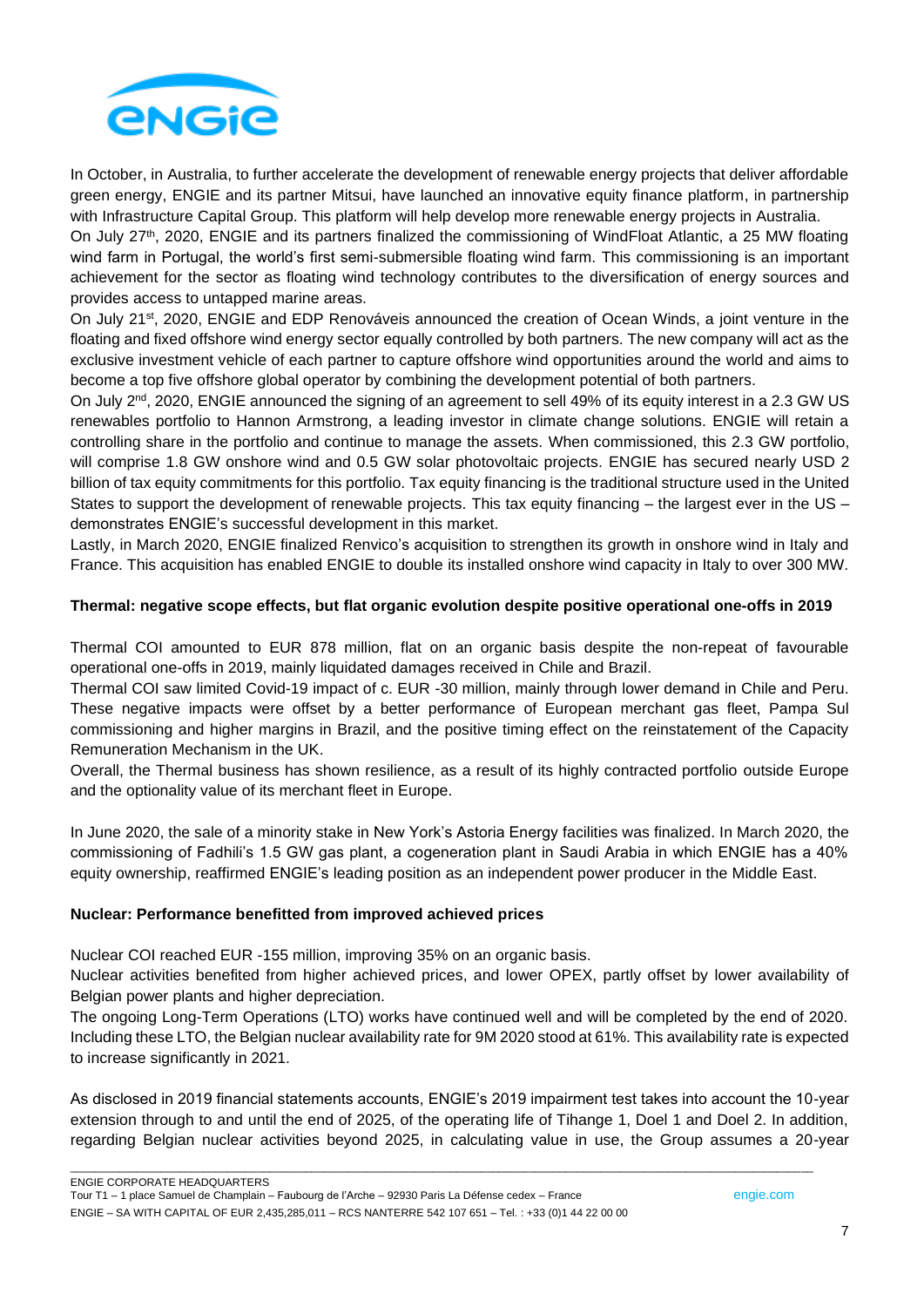

extension of the operating life of Tihange 3 and Doel 4 which represent half of the second generation reactors (Doel 3 and 4, Tihange 2 and 3), while taking into account a mechanism of nuclear contributions to be paid to the Belgian government. With respect to second-generation reactors, the principle of a gradual phase-out of nuclear power and the schedule for this phase-out, with the shutdown of the reactors Doel 3 in 2022, Tihange 2 in 2023 and Tihange 3 and Doel 4 in 2025, has been reaffirmed in the government programme of 30 September 2020, however with the option of adjusting the legal timetable for a capacity of up to 2 GW if the circumstances require it. The sensitivity of impairment tests to this assumption is described in the Group's consolidated financial statements at June 30, 2020, together with the sensitivity to mid and long-term power prices assumptions.

## **Supply: H1 significant Covid-19 and temperature impacts weighed on overall performance**

### Supply COI strongly decreased by EUR -348 million to EUR -150 million.

Financial performance was highly affected by Covid-19 (net c. EUR 280 million) in Europe and in the US due to lower gas and electricity consumption during the lockdown periods (primarily B2B). This sharp and unexpected reduction in demand led to a negative volume effect as related margins have been booked, together with a negative price effect as power and gas positions had to be unwound in a lower price environment. B2C services provided were lower during the lockdowns and as a result of the economic context level of bad debts increased.

Warm temperature in France and Benelux also contributed to the strong decrease. These effects were only marginally offset by mitigation actions, better results in Romania and B2C margins in France.

### **Others**

Others' COI of EUR -72 million was overall similar to last year.

Year-on-Year comparison was negatively impacted by the positive effect in 2019 of a partial sale of a gas supply contract and by the Covid-19 impact due to credit losses for GEM (Global Energy Management). These headwinds were almost fully offset by GEM's good performance in a context of high market volatility and by the higher contribution of GTT thanks to an strong past order book intake.

## **Strong Financial Position and Liquidity**

ENGIE has maintained a sharp focus on maintaining a robust financial position through securing a strong liquidity position, disciplined capital allocation and OPEX and SG&A reduction. The Group has one of the strongest balance sheets in its sector, with EUR 22.5 billion of liquidity (net cash + undrawn credit facilities – outstanding commercial paper) including EUR 11.8 billion of cash, as of end of September, before SUEZ proceeds.

Issuances of a triple tranche senior bond for a total of EUR 2.5 billion in March 2020 and EUR 750 million in June 2020 further improved ENGIE's financial position.

**Net financial debt** stood at EUR 25.7 billion, down EUR 0.2 billion compared with December 31, 2019. This variation was mainly due to (i) cash flow from operations (EUR 4.3 billion), (ii) other elements (EUR 0.8 billion) mainly related to foreign exchange rates and partly offset by new right-of-use assets, and (iii) the impact of the portfolio rotation program (EUR 0.7 billion). These items were partly offset by (i) capital expenditures over the period (EUR 5.2 billion) and (ii) dividend paid to non-controlling interests and treasury stocks changes (EUR 0.4 billion). The EUR 3.4 bn reduction in net financial debt following the sale of 29.9% stake in Suez will be accounted for in Q4.

**Cash flow from operations** amounted to EUR 4.3 billion, up EUR 0.4 billion, in the context of Covid-19 impacts, driven by action plans. This increase resulted from lower working capital requirements: firstly, from margin calls on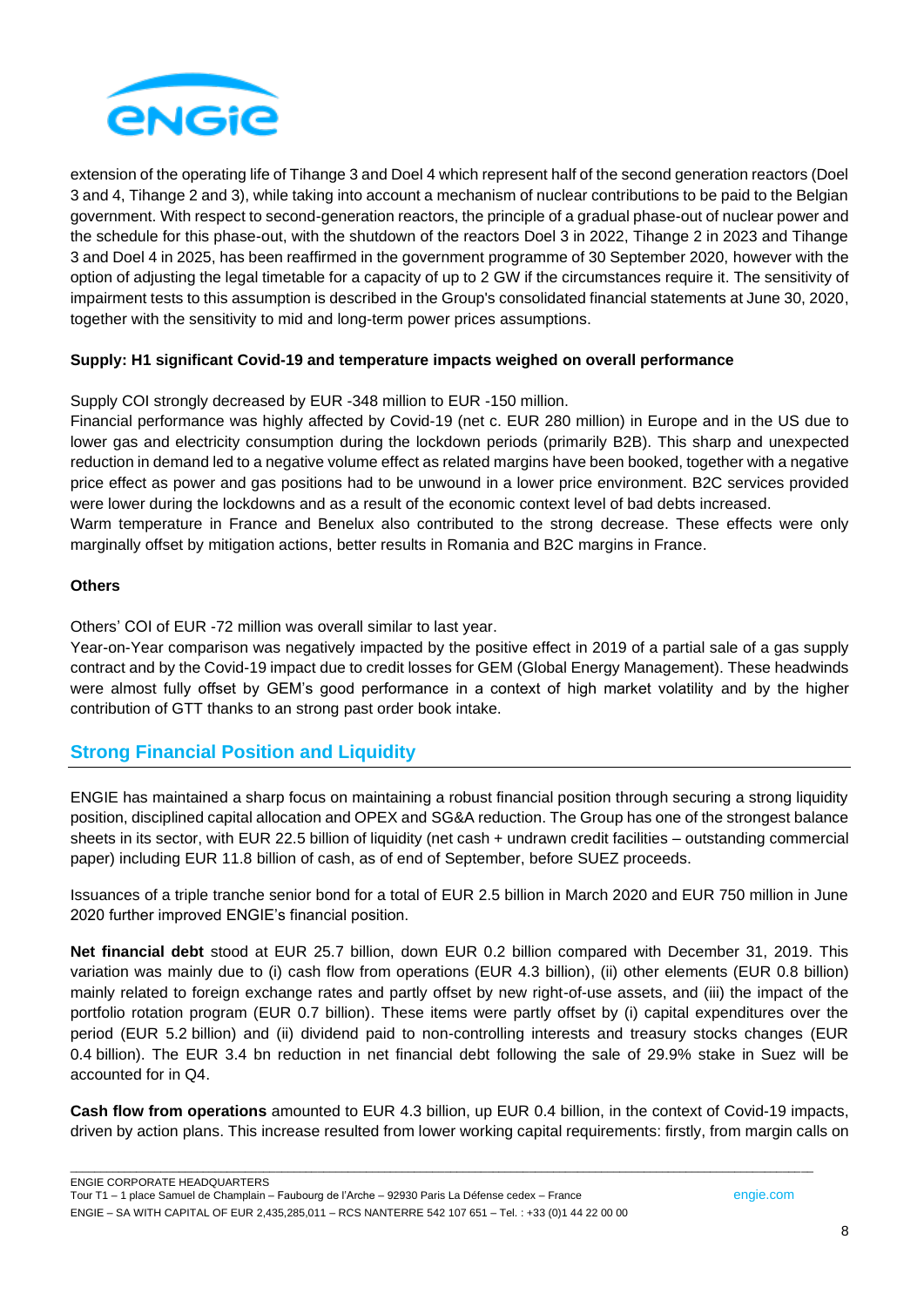

derivatives for EUR 0.8 billion; and secondly from cash action plans at the working capital requirement level of EUR 0.7 billion, partly offset by the EBITDA decrease.

At the end of September 2020, the **net financial debt to EBITDA ratio** amounted to 2.7x, increasing compared with the end of 2019. The average cost of gross debt was 2.41%, down 29bps compared with the end of 2019, thanks to optimized liability management as well as to a slight decrease in interest rates in Brazil and to a lesser extent in Europe. In addition, Brazilian real depreciation has reduced the proportion of higher-rate debt to lowerrate euro-denominated debt.

At the end of September 2020, **net economic debt<sup>10</sup> to EBITDA ratio** stood at 4.4x, also increasing compared with the end of 2019.

On November 9<sup>th</sup> Moody's lowered its long-term rating to Baa1 with a stable outlook. On September 24<sup>th</sup> Fitch affirmed its long-term rating of A and changed the outlook from stable to negative. On April 24<sup>th</sup> S&P lowered its long-term rating to BBB+ and its short-term rating to A-2.

## **Dividend policy maintained**

As previously communicated at the Group's General Meeting on May 14<sup>th</sup>, 2020, ENGIE affirms its intent to resume dividend payment, within the framework of the policy announced last year, i.e. 65% to 75% of pay-out ratio on the basis of net recurring income Group share. The Board will decide on the dividend to be proposed at the time of the 2020 financial closing.

## **2020 Guidance**

As outlined previously, ENGIE expects to achieve COI and net recurring income within the stated 2020 guidance range.

As a reminder, ENGIE's financial anticipations for 2020 are:

- a net recurring income Group share between EUR 1.7 billion and EUR 1.9 billion. This guidance is based on an indicative EBITDA range of EUR 9.0 billion to EUR 9.2 billion and COI range of EUR 4.2 billion to EUR 4.4 billion.
- an economic net debt/EBITDA ratio above 4.0x for 2020 and below or equal to 4.0x over the long-term.

\_\_\_\_\_\_\_\_\_\_\_\_\_\_\_\_\_\_\_\_\_\_\_\_\_\_\_\_\_\_\_\_\_\_\_\_\_\_\_\_\_\_\_\_\_\_\_\_\_\_\_\_\_\_\_\_\_\_\_\_\_\_\_\_\_\_\_\_\_\_\_\_\_\_\_\_\_\_\_\_\_\_\_\_\_\_\_\_\_\_\_\_\_\_\_\_\_\_\_\_\_\_\_\_\_\_\_\_\_\_\_\_\_\_\_\_\_\_\_\_\_\_\_

• CAPEX to be between EUR 7.5 billion and EUR 8.0 billion, including c. EUR 4.0 billion of growth investments, c. EUR 2.5 billion of maintenance CAPEX and c. EUR 1.3 billion of nuclear funding.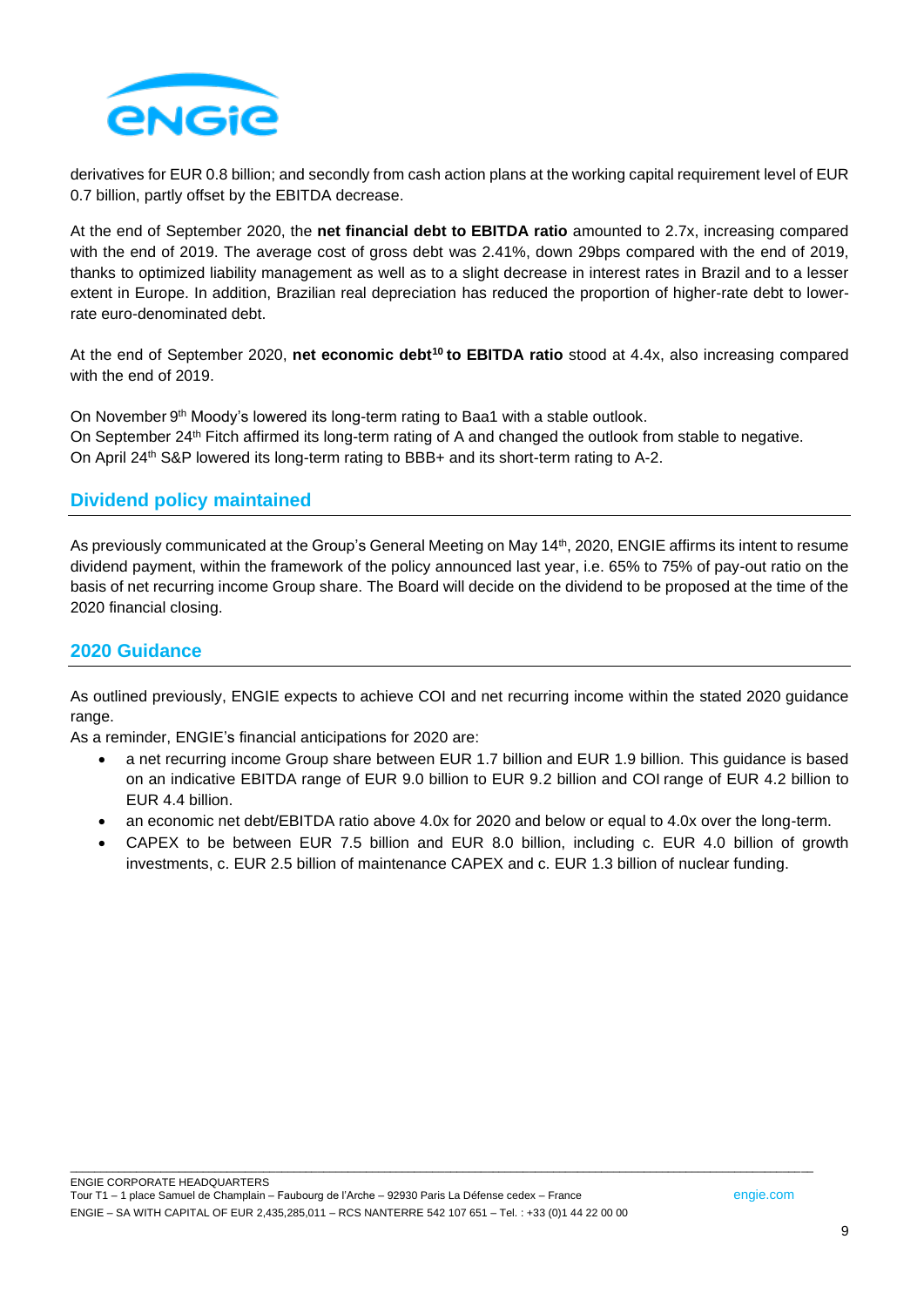

## **9M financial review**

## **Revenues of EUR 39.6 billion**

**Revenues** were EUR 39.6 billion, down 8.5% on a gross basis and 8.1% on an organic basis.

**The reported revenue decrease includes** a negative foreign exchange effect, mainly due to the depreciation of the Brazilian real against the euro and to a lesser extent to the depreciation of the Argentinian peso and the Australian dollar against the euro only partly offset by an aggregate positive scope effect. Changes in the scope of consolidation included various acquisitions in Client Solutions, primarily in the United States with Conti and in Europe with Powerlines, partly offset by the disposals of the stake of Glow in Thailand in March 2019, the B2C Supply activities in the UK at the beginning of 2020 and coal assets in Germany and the Netherlands.

**The organic revenue decrease** was primarily driven by the Covid-19 crisis and mild temperatures, impacting mainly Supply and to a lesser extent, Client Solutions activities across all geographies, the termination of an LNG contract in North America and to a lesser degree lower distribution revenues in Networks.

These impacts have only been partly offset by higher revenues in Brazil thanks to the commissioning of Pampa Sul in Thermal and Umburanas in Renewables and a higher level of thermal dispatch.

## **EBITDA of EUR 6.2 billion**

**EBITDA** was EUR 6.2 billion, down 13.0% on a gross basis and 9.7% on an organic basis.

These gross and organic variations are overall in line with the current operating income decrease, except for the increase in depreciation attributable to the increase of the dismantling asset resulting from the triennial review of nuclear provisions that occurred at the end of last year, higher depreciation in nuclear activities linked with LTO works and to the amortization of some gas distribution assets in France, which are not taken into account at EBITDA level.

## **Current operating income of EUR 2.8 billion**

**Current operating income** amounted to EUR 2.8 billion, down 27.9% on a reported basis and 24.3% on an organic basis.

| In EUR million                | 09/30/2020 | 09/30/2019 | Δ 2020/19<br>gross | Δ 2020/19<br>organic |
|-------------------------------|------------|------------|--------------------|----------------------|
| <b>France</b>                 | 1.409      | 1,756      | $-19.8%$           | $-19.1%$             |
| France excl. Infrastructures  | 192        | 407        | -52.8%             | $-53.6%$             |
| <b>France Infrastructures</b> | 1.217      | 1,349      | $-9.8\%$           | $-9.8%$              |
| <b>Rest of Europe</b>         | 168        | 265        | $-36.5%$           | $-38.9%$             |
| <b>Latin America</b>          | 1.058      | 1,295      | $-18.3%$           | $-11.6%$             |
| <b>USA &amp; Canada</b>       | 67         | 57         | $+17.9%$           | $+41.0%$             |
| Middle East, Asia &<br>Africa | 397        | 534        | $-25.6%$           | $-9.9\%$             |
| <b>Others</b>                 | (348)      | (88)       |                    |                      |
| <b>TOTAL</b>                  | 2,751      | 3,818      | $-27.9%$           | $-24.3%$             |

**France** reported an organic COI decrease. For France excluding Infrastructures, the organic decrease was driven by Covid-19 impacts and negative temperature effects on Supply and Client Solutions, partly offset by higher hydroelectric and wind power generation and higher hydro prices. For France Infrastructures activities, the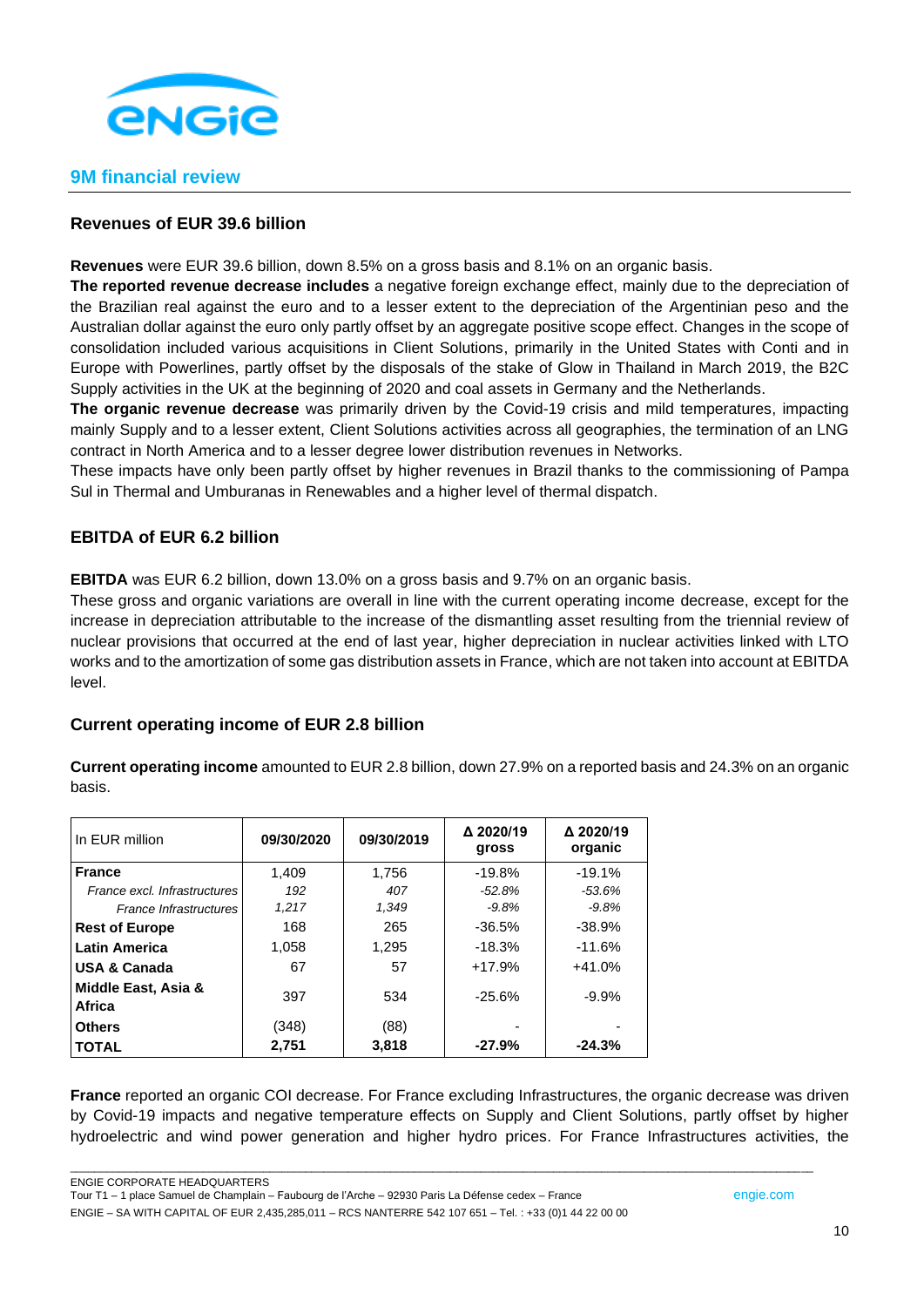

decrease was due to lower revenues in distribution mainly impacted by record high winter temperatures, the adverse impact of Covid-19 as well as accelerated amortization of assets. These effects were partly offset by lower costs in distribution and transmission activities. COI remained stable versus last year in LNG terminal activities as well as in storage activities, where the impact of new tariffs in effect since April 1<sup>st</sup>, 2020 was offset by a better commercial performance in the UK and the absence of customer penalties recorded in 2019.

**Rest of Europe** showed an organic COI decrease. This decrease was mainly driven by Client Solutions notably in Benelux, the UK and Italy as a result of the Covid-19 crisis. Supply activities were also negatively impacted by warm temperatures and the impact of the Covid-19 crisis which resulted in a drop of consumption of B2B and B2C professional clients, partly offset by a better performance of Supply in Romania. Networks' contribution decreased in Romania with a significant negative climate effect, the impact of Covid-19 and a reduction of the distribution tariff. These negative effects were only partially compensated by Nuclear activities that benefited from higher prices and lower operational expenditures partly offset by lower volumes and higher depreciation, by Thermal activities, which demonstrated good performance in Italy driven by high level of ancillaries received, as well as higher spreads captured throughout Europe, and in the UK with a 2020 catch-up in Capacity Market remuneration and by Renewables activities, which recorded good performance thanks to favourable wind conditions in most countries.

**Latin America** reported an organic COI decrease, mainly due to positive operational one-offs in 2019 related to liquidated damages received in Chile and Brazil, lower power demand and PPA prices in Peru, lower gas volume distributed in Argentina and Mexico and price effect in Brazil. These impacts were partly offset by organic growth in Brazil mainly thanks to commissioning of Pampa Sul (Thermal) and Umburanas (Wind farm), higher Jorge Lacerda generation (Thermal) and construction revenues from Gralha Azul.

**USA & Canada** reported an organic COI increase, mainly driven by the contributions of four renewable projects commissioned since last year and margin recovery in services, partly offset by the end of a LNG contract, a weaker performance in Supply activities mainly due to the Covid-19 crisis and warm temperatures to a lesser extent.

**Middle East, Asia & Africa** reported an organic COI decrease. The organic decrease mainly resulted from Thermal with unfavourable net negative one-offs in the Middle East, the expiry of a PPA in Turkey as well as from lower contributions in Supply in Australia and Africa. These negative effects were slightly offset by the higher performance in Renewables and in Client Solutions.

**Others** reported a significant organic COI decrease. This decrease was mainly due the Covid-19 crisis impact on SUEZ, Entreprises & Collectivités (also impacted by temperatures), new businesses and GEM that despite a sound performance of market activities, was impacted by the 2019 positive one-off following the partial sale of gas supply contract. These negative impacts were partly offset by the good contribution of GTT.

#### **\*\*\*\*\*\*\*\*\*\*\*\*\*\*\*\*\*\*\*\*\*\*\*\*\*\*\*\*\*\*\*\*\*\*\*\*\***

The presentation of the Group's 9M 2020 financial information used during the investor conference call is available to download from ENGIE's website: <https://www.engie.com/en/finance/results/2020>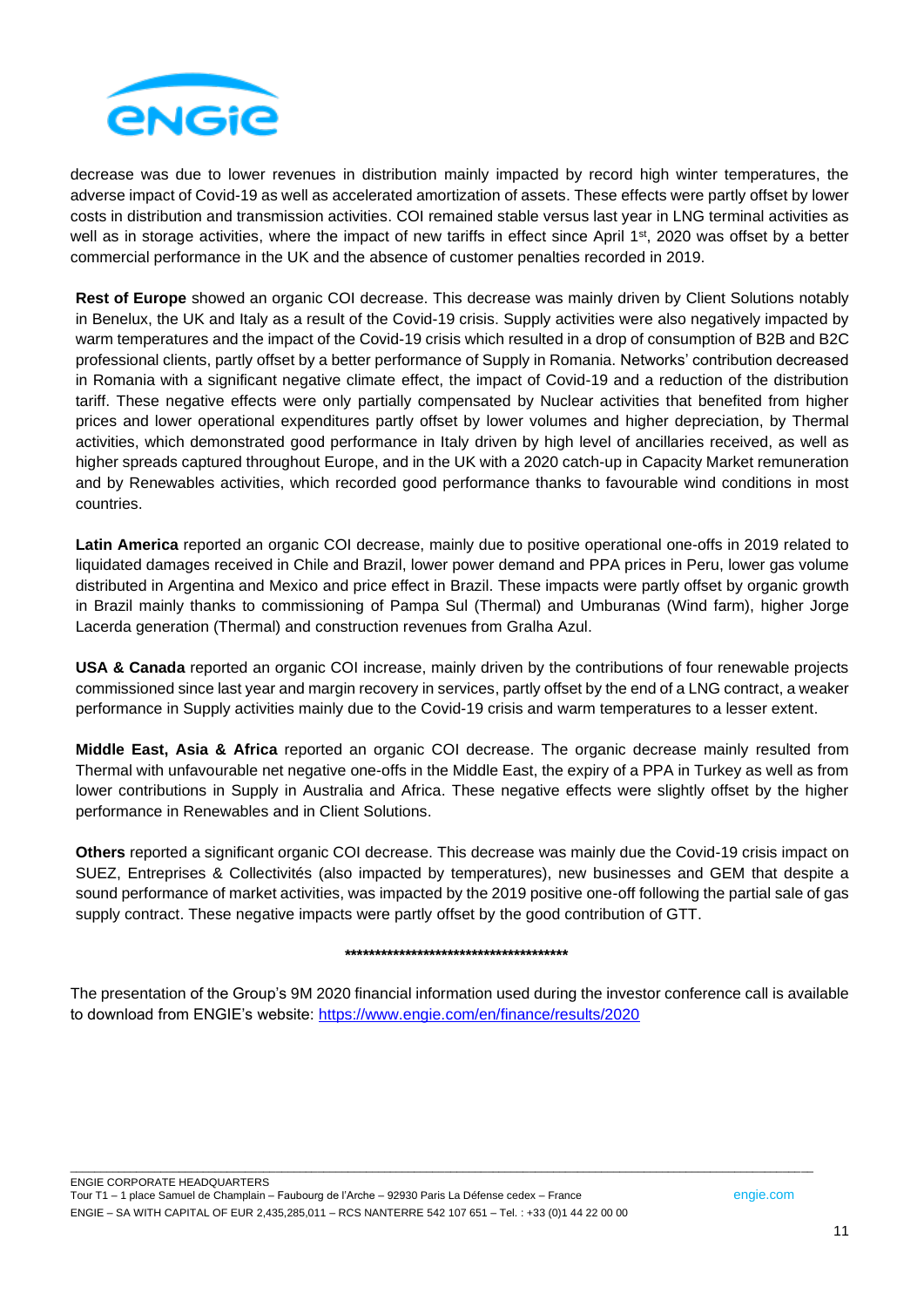

## **UPCOMING EVENTS**

| <b>February 26, 2021:</b> | Publication of FY 2020 results                            |
|---------------------------|-----------------------------------------------------------|
| May 18, 2021:             | Publication of financial information as of March 31, 2021 |
| May 20, 2021:             | Shareholders General meeting                              |
| July 30, 2021:            | Publication of H1 2021 results                            |

#### **Footnotes**

<sup>6</sup> Cash Flow from operations= Free Cash Flow before maintenance CAPEX

- <sup>8</sup> Based on 2019 results; ranges to be further narrowed for the preparation of related financial statements (accounting principles and intercompany transactions)
- 9 Including in France the activities of Ineo and Axima representing a turnover of around EUR 4.8 billion
- <sup>10</sup> Net economic debt amounted to EUR 41.3 billion at the end of September 2020, up EUR 0.2 billion compared with the level at end of December 2019; it includes, in particular, nuclear provisions and post-employment benefits

<sup>1</sup> Net of DBSO (Develop, Build, Share & Operate) and tax equity proceeds

<sup>&</sup>lt;sup>2</sup> New Current Operating Income (COI) definition excludes the non-recurring share in net income of equity method entities

<sup>&</sup>lt;sup>3</sup> Organic variation: gross variation without scope and foreign exchange effect

<sup>4</sup> Main assumptions for these targets and indications: average weather in France for H2 2020, full pass through of supply costs in French regulated gas tariffs, no major regulatory, accounting or macro-economic changes, market commodity prices as of 06/30/2020, average forex for 2020: €/\$: 1.11; €/BRL: 5.79, no significant impacts from disposals not already announced, continued/gradual return from lockdowns across key geographies with no new major lockdowns in key regions <sup>5</sup> Variations vs. 9M 2019

<sup>7</sup> Including the activities of Engie Energies Services (for all companies in the Cofely and France Réseaux perimeters representing a turnover of around EUR 4.5 billion)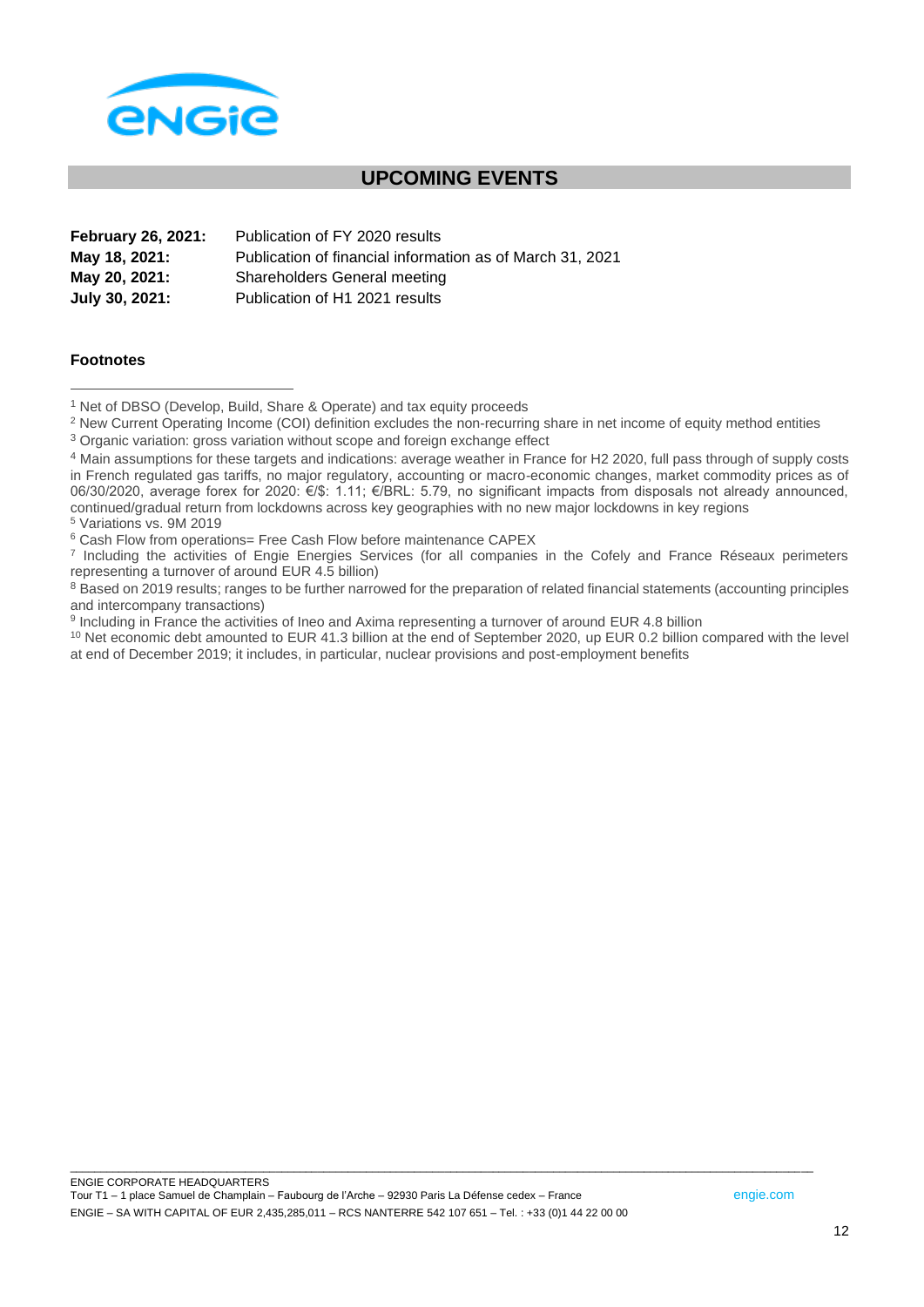

#### *Important notice*

*The figures presented here are those customarily used and communicated to the markets by ENGIE. This message includes forward-looking information and statements. Such statements include financial projections and estimates, the assumptions on which they are based, as well as statements about projects, objectives and expectations regarding future operations, profits, or services, or future performance. Although ENGIE management believes that these forward-looking statements are reasonable, investors and ENGIE shareholders should be aware that such forward-looking information and statements are subject to many risks and uncertainties that are generally difficult to predict and beyond the control of ENGIE, and may cause results and developments to differ significantly from those expressed, implied or predicted in the forward-looking statements or information. Such risks include those explained or identified in the public documents filed by ENGIE with the French Financial Markets Authority (AMF), including those listed in the "Risk Factors" section of the ENGIE (ex GDF SUEZ) reference document filed with the AMF on March 18, 2020 (under number D.20-141). Investors and ENGIE shareholders should note that if some or all of these risks are realized they may have a significant unfavourable impact on ENGIE.*

\*\*\*\*\*\*\*\*\*\*\*\*\*\*\*\*\*\*\*\*\*\*\*\*\*\*\*\*\*\*\*\*\*\*\*\*\*

#### **About ENGIE**

Our group is a global reference in low-carbon energy and services. Our purpose ("raison d'être") is to act to accelerate the transition towards a carbon-neutral world, through reduced energy consumption and more environmentally-friendly solutions, reconciling economic performance with a positive impact on people and the planet. We rely on our key businesses (gas, renewable energy, services) to offer competitive solutions to our customers. With our 170,000 employees, our customers, partners and stakeholders, we are a community of Imaginative Builders, committed every day to more harmonious progress.

Turnover in 2019: 60.1 billion Euros. The Group is listed on the Paris and Brussels stock exchanges (ENGI) and is represented in the main financial indices (CAC 40, DJ Euro Stoxx 50, Euronext 100, FTSE Eurotop 100, MSCI Europe) and non-financial indices (DJSI World, DJSI Europe and Euronext Vigeo Eiris - World 120, Eurozone 120, Europe 120, France 20, CAC 40 Governance).

\_\_\_\_\_\_\_\_\_\_\_\_\_\_\_\_\_\_\_\_\_\_\_\_\_\_\_\_\_\_\_\_\_\_\_\_\_\_\_\_\_\_\_\_\_\_\_\_\_\_\_\_\_\_\_\_\_\_\_\_\_\_\_\_\_\_\_\_\_\_\_\_\_\_\_\_\_\_\_\_\_\_\_\_\_\_\_\_\_\_\_\_\_\_\_\_\_\_\_\_\_\_\_\_\_\_\_\_\_\_\_\_\_\_\_\_\_\_\_\_\_\_\_

**Press contact:** Tel.: +33 (0)1 44 22 24 35 Email: [engiepress@engie.com](mailto:engiepress@engie.com)



**Investor Relations contact:** Tel.: +33 (0)1 44 22 66 29 Email: [ir@engie.com](mailto:ir@engie.com)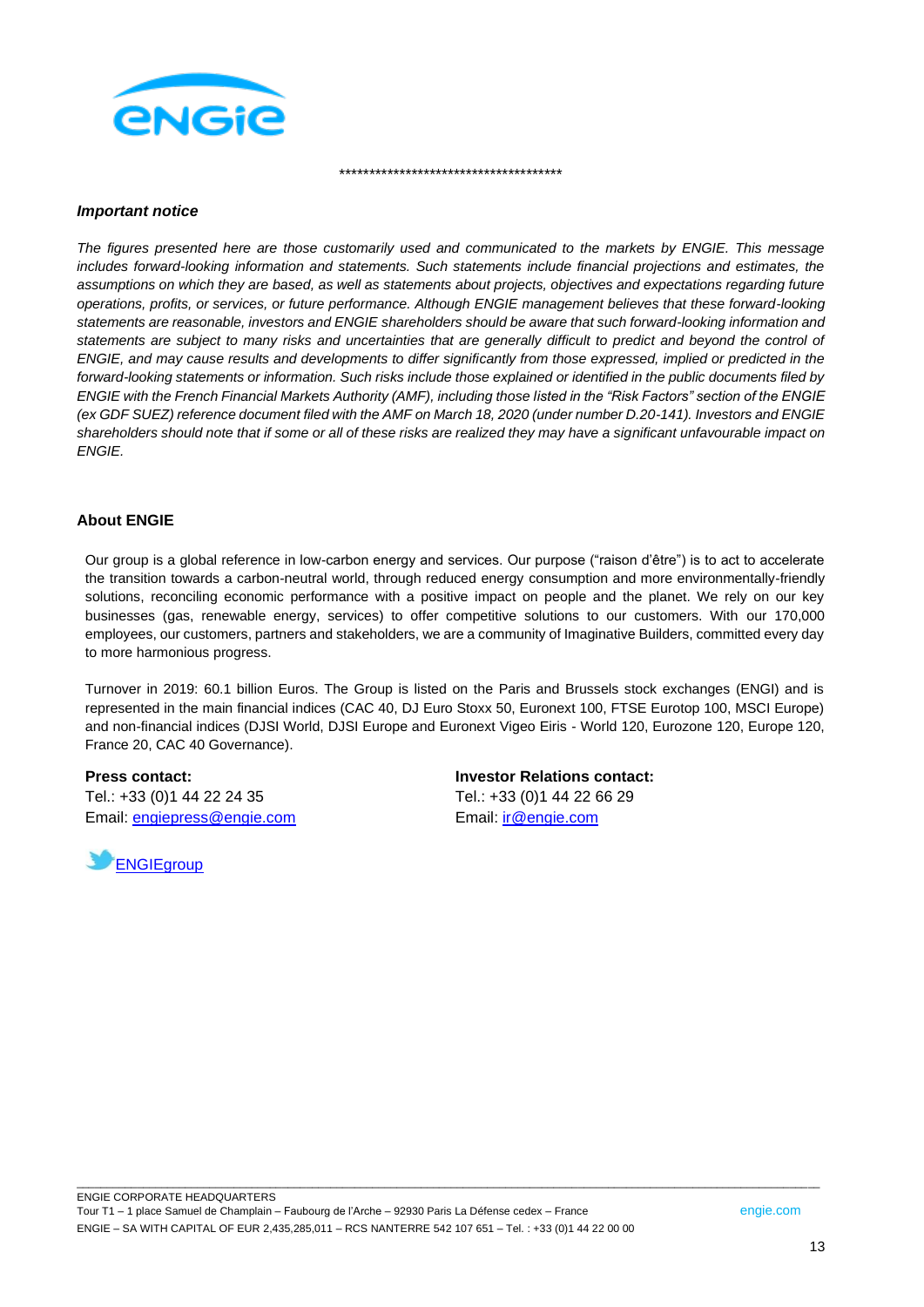

# **APPENDIX 1: CONTRIBUTIVE REVENUES BY REPORTING SEGMENT AND BY BUSINESS LINE**

| <b>Revenues</b><br>In EUR million | Sept. 30,<br>2020 | Sept. 30,<br>2019 | Gross<br>variation | Organic<br>variation |
|-----------------------------------|-------------------|-------------------|--------------------|----------------------|
| <b>France</b>                     | 14,170            | 15,127            | $-6.3%$            | $-8.2%$              |
| France excl. Infrastructures      | 10,300            | 11,110            | $-7.3%$            | $-9.9%$              |
| <b>France Infrastructures</b>     | 3,869             | 4,017             | $-3.7%$            | $-3.7%$              |
| <b>Rest of Europe</b>             | 11,099            | 12,646            | $-12.2%$           | $-11.4%$             |
| <b>Latin America</b>              | 3,469             | 3,951             | $-12.2%$           | $+0.5%$              |
| <b>USA &amp; Canada</b>           | 3,187             | 3,193             | $-0.2%$            | $-10.2%$             |
| Middle East, Africa & Asia        | 1,749             | 2,328             | $-24.9%$           | $-13.4%$             |
| <b>Others</b>                     | 5,948             | 6,053             | $-1.7%$            | $-2.8%$              |
| <b>ENGIE Group</b>                | 39,622            | 43,298            | $-8.5%$            | $-8.1%$              |

Contributive revenues, after elimination of intercompany operations, by reporting segment:

Revenues for **France** decreased by 6.3% on a gross basis and by 8.2% on an organic basis.

For France excluding Infrastructures, revenues decreased by 7.3% on a gross basis and by 9.9% on an organic basis. The organic drop is primarily due to temperature, lower gas prices impacts on Supply and the Covid-19 crisis on Client Solutions and Supply activities. 2019 acquisitions in Client Solutions (in particular Powerlines and Pierre Guerin) partly offset this organic decrease.

For France Infrastructures, revenues decreased by 3.7% on gross and organic basis. The decrease was driven by distribution activities, which were mainly impacted by record high winter temperatures, the adverse impact of the Covid-19 crisis on volumes and civil works revenues, partly offset by 2019 and 2020 tariff moves in distribution, transmission and gas storage activities.

Revenues for **Rest of Europe** were down 12.2% on a gross basis and 11.4% on an organic basis.

On a gross basis, this decrease was mainly driven the disposal of the B2C supply business in the United Kingdom at the beginning of the year and the disposal of coal assets in Germany & in the Netherlands.

Supply revenues decreased organically, impacted by the negative volume effects due to mild temperature and lower consumption related to the Covid-19 crisis. Client Solutions activities were significantly affected by the business contraction resulting from the Covid-19 crisis during the first half, mainly in Belgium and in the United Kingdom.

Revenues for **Latin America** decreased by 12.2% on a gross basis and increased by 0.5% on an organic basis.

The reported decrease includes the negative foreign exchange effects with the 20% depreciation of the Brazilian Real against the Euro and Argentina pesos continuing depreciation.

In Brazil, revenues grew organically thanks to the commissioning of Pampa Sul in Thermal and wind farm Umburanas, higher Jorge Lacerda generation in Thermal as well as construction revenues from Gralha Azul in Networks. In other countries of Latin America, revenues decreased organically mainly due to lower activities following the impact of the Covid-19 crisis in Thermal, in services and in Networks in Mexico (mainly with lower volumes). In addition, revenues were affected by negative price effects in Thermal activities (in Mexico, Peru, and Chile) and lower prices in B2B gas supply in Mexico.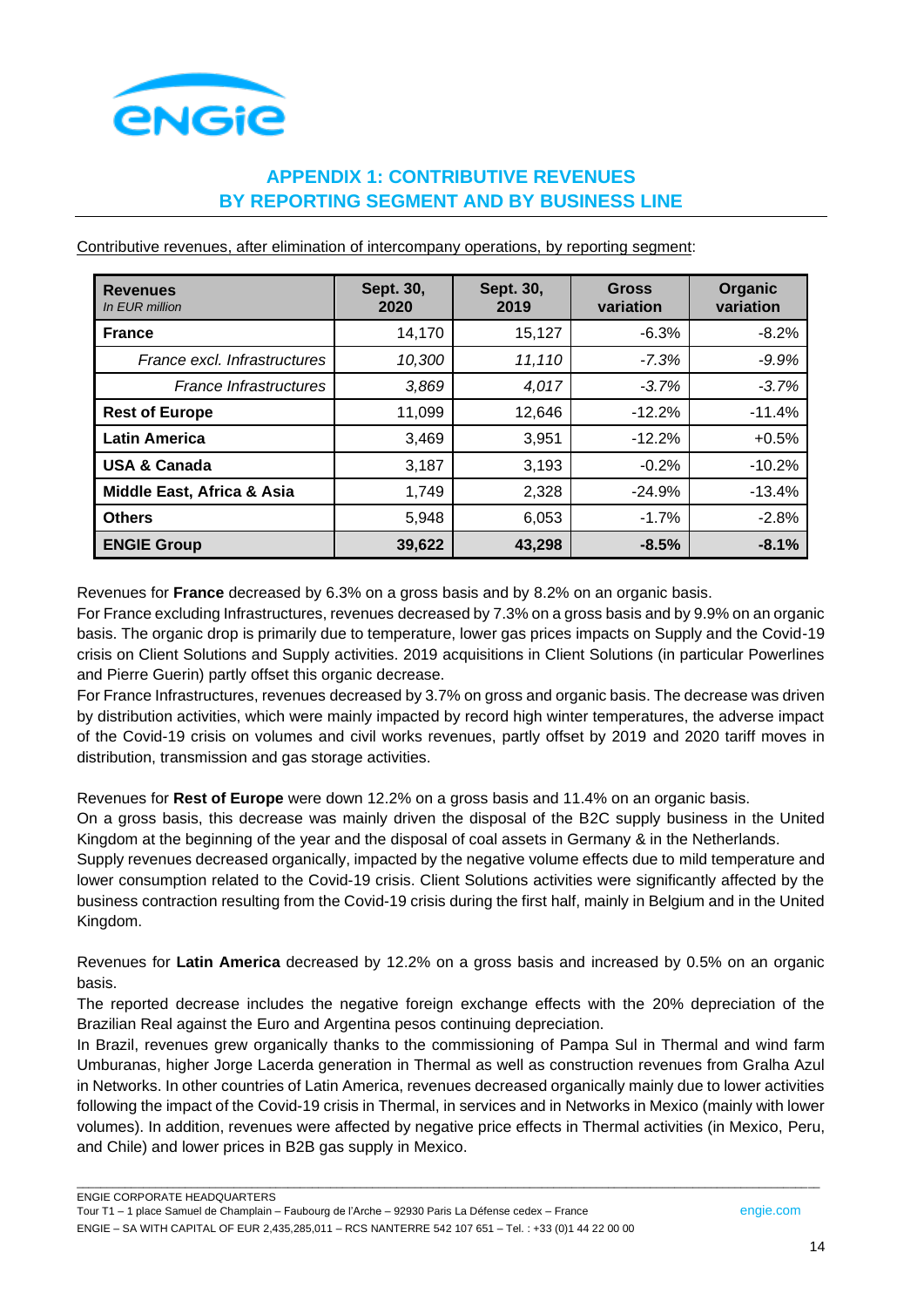

Revenues for **USA & Canada** were down 0.2% on a gross basis and 10.2% on an organic basis. The reported decrease was mainly driven by services and supply activities following the Covid-19 crisis and the expiry of a LNG contract in 2019, partly offset by higher revenues from US universities and by the positive scope-in effects in 2020 relating to recent acquisitions in Client Solutions, in particular Conti.

Revenues for **Middle East, Africa & Asia** were down 24.9% on a gross basis and 13.4% on an organic basis. The reported decrease was mainly due to the disposal of Glow (Thailand) in March 2019, the expiry of a PPA in Turkey, negative foreign exchange effects, and a performance in Supply adversely impacted by mild temperatures, notably in Australia. These impacts were slightly offset by acquisitions in Client Solutions, the development of solar home systems in Africa (Mobisol) and Asia (RCS Engineering in Singapore) and commissioning of Kadapa (India Solar).

Revenues for the **Others segment** decreased by 1.7% on a gross basis and by 2.8% on an organic basis. This decrease was mainly driven by lower sales in E&C due to Covid-19 and temperatures in France, partly offset by higher revenues from GTT resulting from the growth of the order book intake.

| <b>Revenues</b><br>In EUR million | Sept. 30,<br>2020 | Sept. 30,<br>2019 | <b>Gross</b><br>variation | Organic<br>variation |
|-----------------------------------|-------------------|-------------------|---------------------------|----------------------|
| <b>Client Solutions</b>           | 14,283            | 17,758            | $-3.2%$                   | $-8.5%$              |
| <b>Networks</b>                   | 4,711             | 4,734             | $-0.5%$                   | $+1.5%$              |
| <b>Renewables</b>                 | 1,800             | 1,971             | $-8.7\%$                  | 7.3%                 |
| <b>Thermal</b>                    | 2,278             | 3,327             | $-31.5%$                  | $-23.1%$             |
| <b>Nuclear</b>                    | 28                | 28                | $-1.4%$                   | $-1.4%$              |
| <b>Supply</b>                     | 14,757            | 16,074            | $-8.2%$                   | $-6.8%$              |
| <b>Others</b>                     | 1,766             | 2,406             | $-26.6%$                  | $-24.4%$             |
| <b>ENGIE Group</b>                | 39,622            | 43,298            | $-8.5%$                   | $-8.1%$              |

Contributive revenues, after elimination of intercompany operations, by business line: